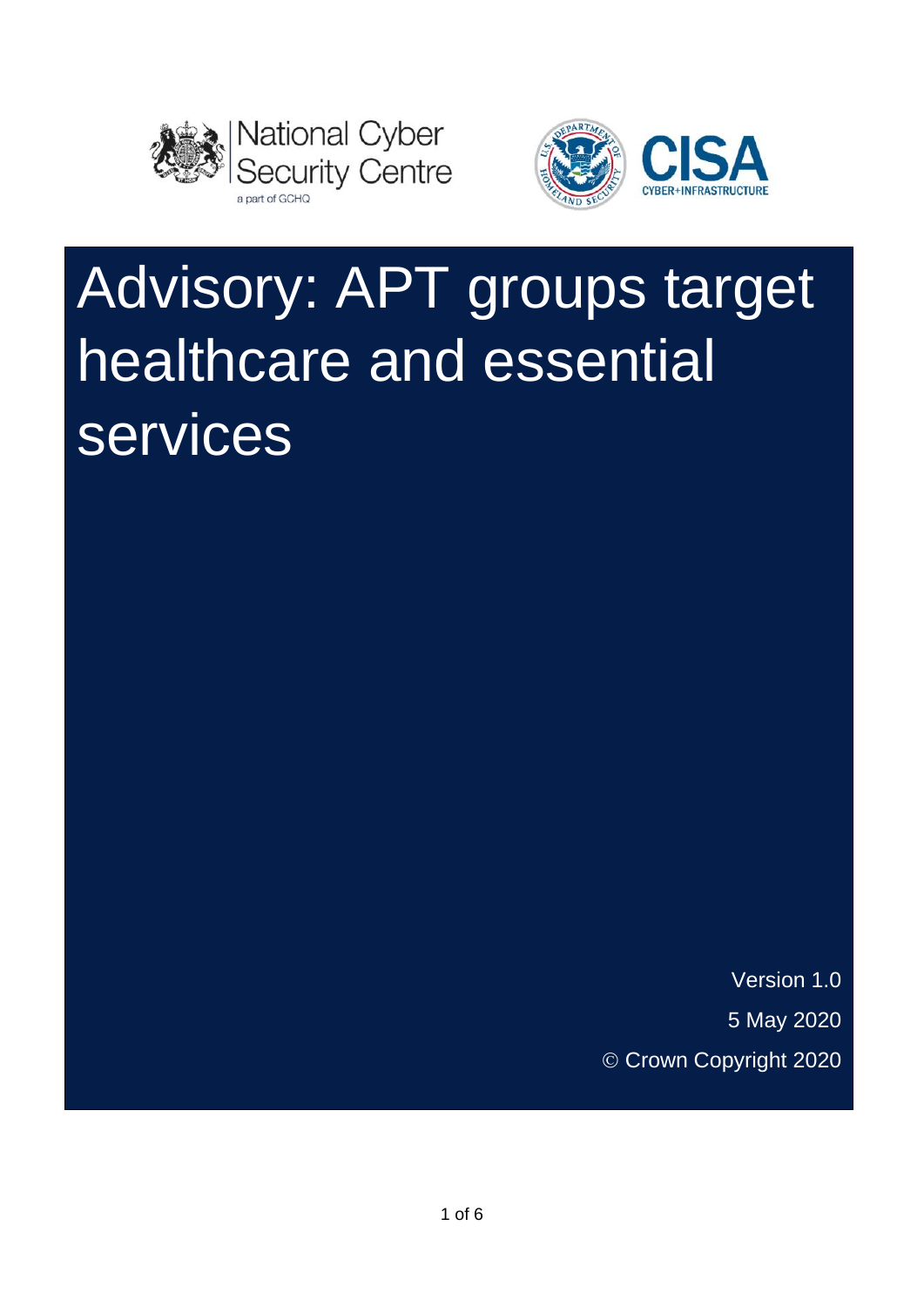*This is a joint advisory from the United Kingdom's National Cyber Security Centre (NCSC) and the United States Department of Homeland Security (DHS) Cybersecurity and Infrastructure Security Agency (CISA).*

## **Introduction**

The NCSC and CISA continue to see indications that Advanced Persistent Threat (APT) groups are exploiting the COVID-19 pandemic as part of their cyber operations. This advisory highlights ongoing activity by APT groups against organisations involved in both national and international COVID-19 responses. It describes some of the methods these actors are using to target organisations and provides mitigation advice.

The [joint NCSC/CISA advisory](https://www.ncsc.gov.uk/news/covid-19-exploited-by-cyber-actors-advisory) from 8 April 2020 previously detailed the exploitation of the COVID-19 pandemic by cyber criminals and APT groups. This joint NCSC-CISA advisory provides an update to ongoing malicious cyber activity relating to COVID-19.

# **COVID-19 related targeting**

APT actors are actively targeting organisations involved in both national and international COVID-19 responses. These organisations include healthcare bodies, pharmaceutical companies, academia, medical research organisations, and local government.

APT actors frequently target organisations in order to collect bulk personal information, intellectual property and intelligence that aligns with national priorities.

The pandemic has likely raised additional requirements for APT actors to gather information related to COVID-19. For example, actors may seek to obtain intelligence on national and international healthcare policy or acquire sensitive data on COVID-19 related research.

## **Targeting of pharmaceutical and research organisations**

The NCSC and CISA are currently investigating a number of incidents in which threat actors are targeting pharmaceutical companies, medical research organisations, and universities. APT groups frequently target such organisations in order to steal sensitive research data and intellectual property (IP) for commercial and state benefit. Organisations involved in COVID-19 related research are attractive targets for APT actors looking to obtain information for their domestic research efforts into COVID-19 related medicine.

The global reach and international supply chains of these organisations increase exposure to malicious actors. Actors view supply chains as a weak link that they can exploit to obtain access to better-protected targets. Many elements of the supply chains will also have been affected by the shift to remote working and the new vulnerabilities that have resulted.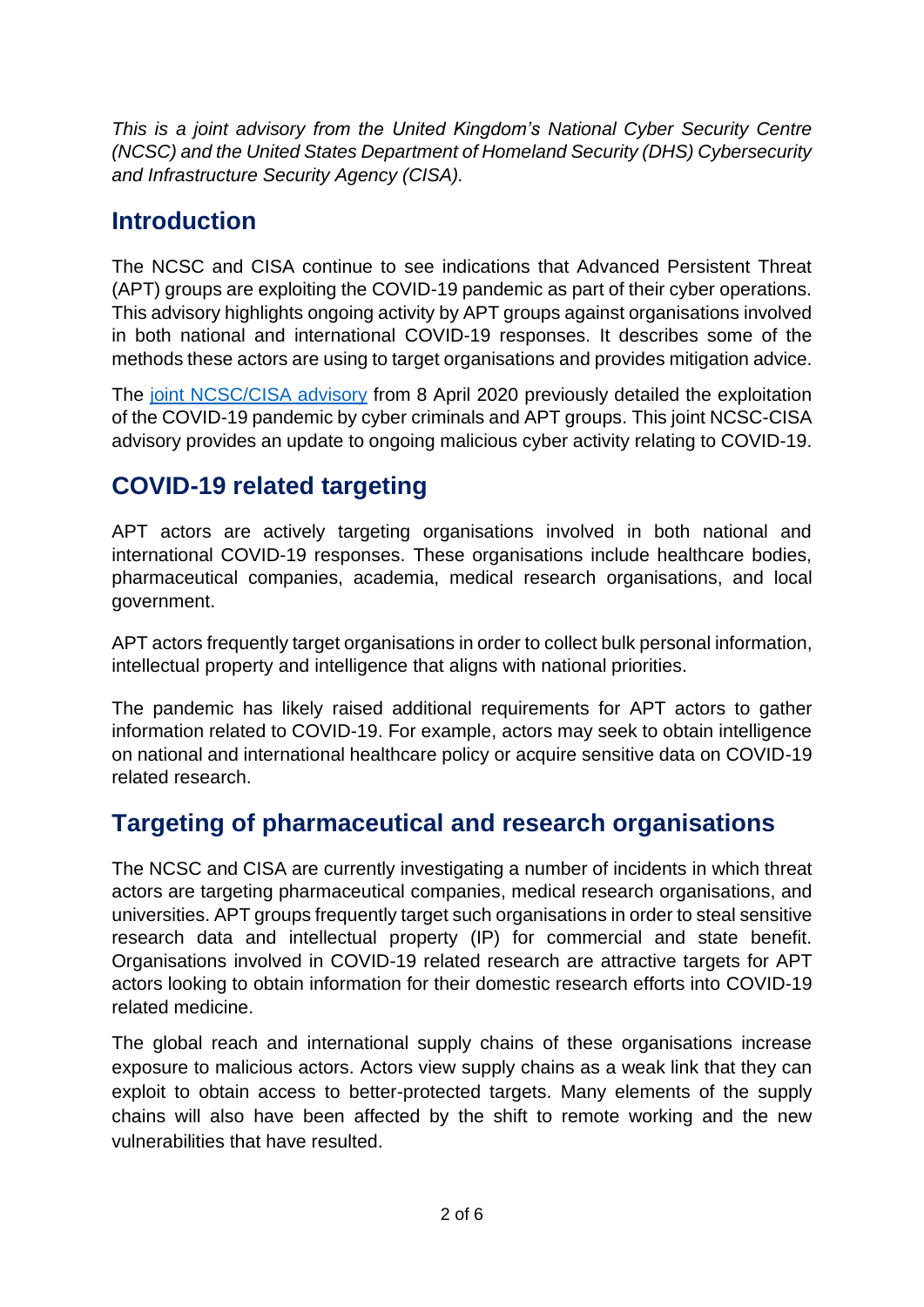Recently the NCSC and CISA have seen APT actors scanning the external websites of targeted companies and looking for vulnerabilities in unpatched software. Actors are known to take advantage of Citrix vulnerability CVE-2019-19781<sup>1,2</sup> and vulnerabilities in Virtual Private Network (VPN) products from vendors Pulse Secure, Fortinet and Palo Alto. 3,4

#### **COVID-19 related password spraying activity**

The NCSC and CISA are actively investigating large-scale password spraying campaigns conducted by APT groups. These actors are using this type of attack to target healthcare entities in a number of countries (including the United Kingdom and the United States) as well as international healthcare organisations.

Previously, APT groups have used password spraying to target a range of organisations and companies across sectors (including government departments, emergency services, law enforcement, academia and research organisations, financial institutions, telecoms providers, and retail companies).

#### **Password spraying as a technique**

[Password spraying](https://www.ncsc.gov.uk/blog-post/spray-you-spray-me-defending-against-password-spraying-attacks) is a commonly used style of brute force attack in which the attacker tries a single and commonly used password against many accounts before moving on to try a second password, and so on. This technique allows the actor to remain undetected by avoiding rapid or frequent account lockouts. These attacks are successful because, for any given large set of users, there will likely be some with common passwords.

Malicious cyber actors, including APT groups, collate names from various online sources that provide organisational details and use this information to identify possible accounts for targeted institutions. The actor will then 'spray' the identified accounts with lists of commonly used passwords.

Once the malicious cyber actor compromises a single account, they will use it to access other accounts where the credentials are reused. Additionally, the actor could attempt to move laterally across the network to steal additional data and implement further attacks against other accounts within the network.

In previous incidents investigated by the NCSC and CISA, malicious cyber actors used password spraying to compromise email accounts in an organisation and then, in turn, used these accounts to download the victim organisation's Global Address List (GAL). The actors then used the GAL to password spray further accounts.

<sup>1</sup> <https://www.ncsc.gov.uk/news/citrix-alert>

<sup>2</sup> <https://www.us-cert.gov/ncas/alerts/aa20-031a>

<sup>3</sup> <https://www.ncsc.gov.uk/news/alert-vpn-vulnerabilities>

<sup>4</sup> <https://www.us-cert.gov/ncas/alerts/aa20-010a>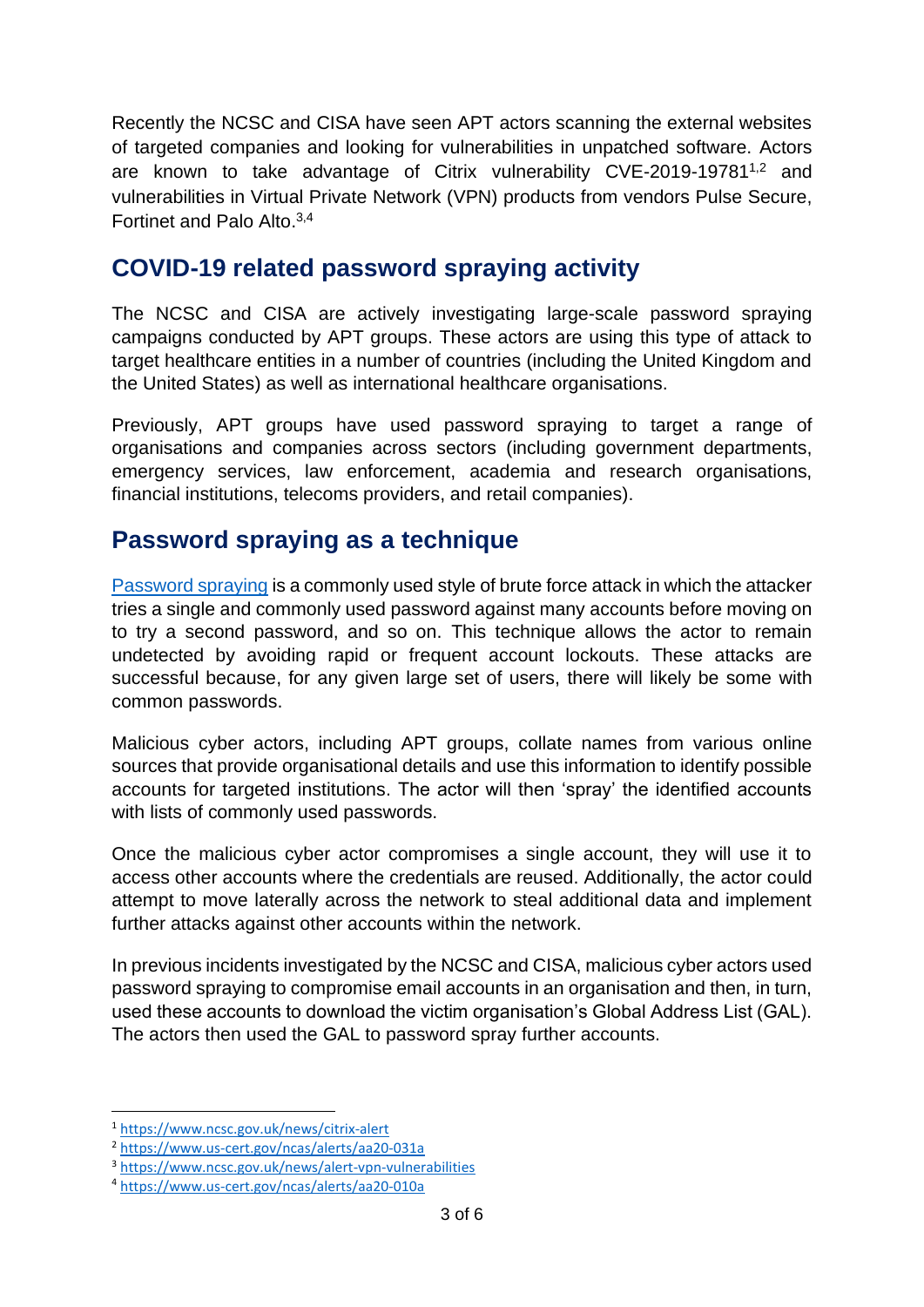The NCSC has previously provided [examples of frequently found passwords,](https://www.ncsc.gov.uk/blog-post/passwords-passwords-everywhere) which attackers are known to use in password spray attacks to attempt to gain access to corporate accounts and networks. In these attacks, malicious cyber actors often use passwords based on the month of the year, seasons, and the name of the company or organisation.

The NCSC and CISA continue to investigate activity linked to large-scale password spraying campaigns. APT actors will continue to exploit COVID-19 as they seek to answer additional intelligence questions relating to the pandemic. The NCSC and CISA advise organisations to follow the mitigation advice below in view of this heightened activity.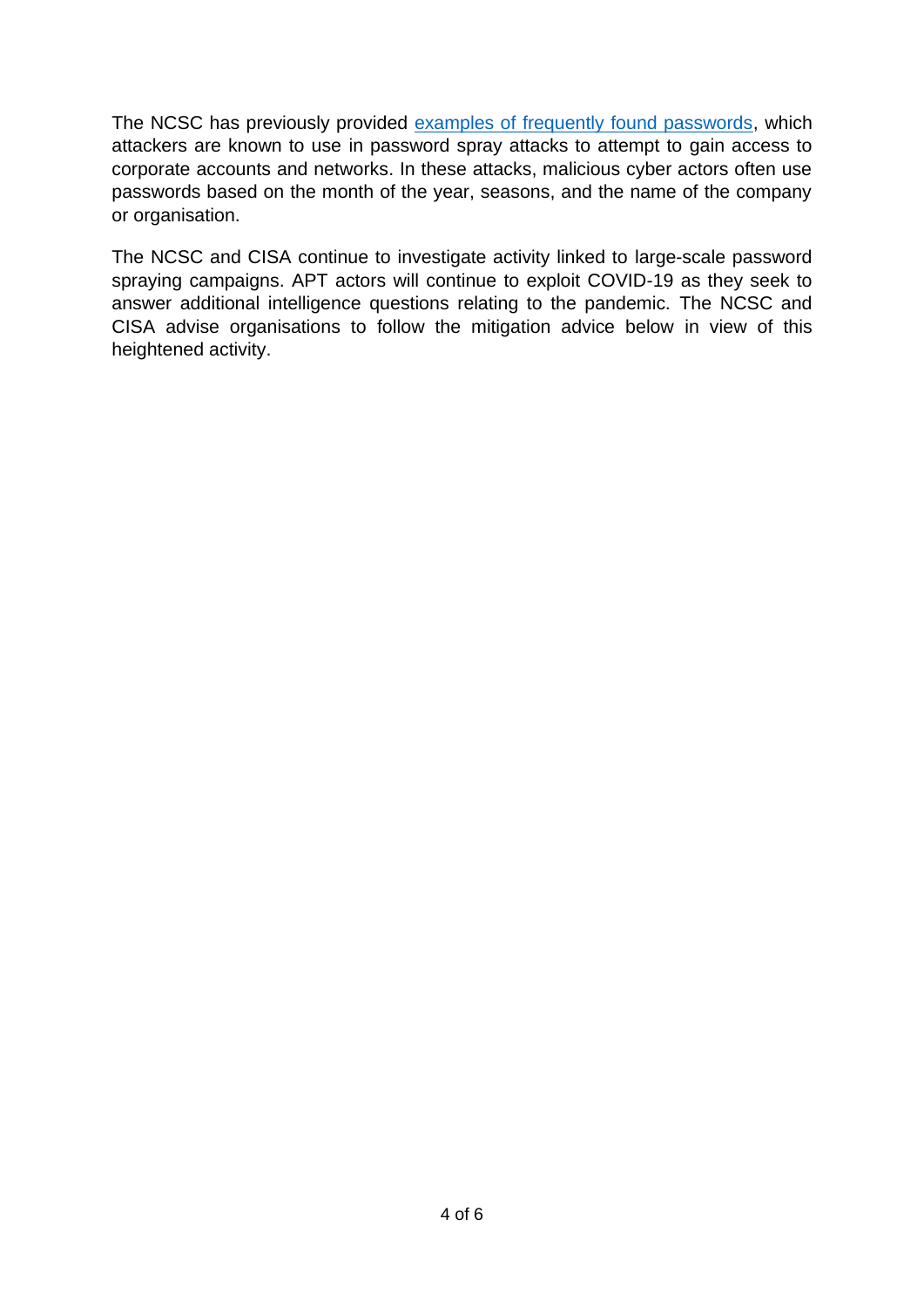## **Mitigation**

The NCSC and CISA have previously published information for organisations on password spraying and improving password policy. Putting this into practice will significantly reduce the chance of compromise from this kind of attack.

- NCSC quidance on password spraying attacks
- [NCSC guidance on password administration](https://www.ncsc.gov.uk/collection/passwords) for system owners
- NCSC quidance on password deny lists
- [CISA alert on password spraying attacks](https://www.us-cert.gov/ncas/alerts/TA18-086A)
- [CISA guidance on choosing and protecting passwords](https://www.us-cert.gov/ncas/tips/ST04-002)
- [CISA guidance on supplementing passwords](https://www.us-cert.gov/ncas/tips/ST05-012)

The UK government's [Cyber Aware](https://www.ncsc.gov.uk/cyberaware/home) campaign provides useful advice for individuals on how to stay secure online during the coronavirus pandemic. This includes advice on protecting passwords, accounts and devices. Additionally, CISA's [Cyber Essentials](https://www.cisa.gov/sites/default/files/publications/19_1106_cisa_CISA_Cyber_Essentials_S508C_0.pdf) for small organisations provides quiding principles for leaders to develop a culture of security and specific actions for IT professionals to put that culture into action.

A number of other mitigations will be of use in defending against the campaigns detailed in this report:

- **Update VPNs, network infrastructure devices, and devices being used to remote into work environments with the latest software patches and configurations.** See CISA's [guidance on enterprise VPN security](https://www.us-cert.gov/ncas/alerts/aa20-073a) and NCSC [guidance on virtual private networks](https://www.ncsc.gov.uk/collection/mobile-device-guidance/virtual-private-networks) for more information.
- **Use multi-factor authentication (MFA) to reduce the impact of password compromises**. See NCSC guidance on [multi-factor authentication services](https://www.ncsc.gov.uk/guidance/multi-factor-authentication-online-services) and [setting up two factor authentication.](https://www.ncsc.gov.uk/guidance/setting-two-factor-authentication-2fa) Also see the U.S. National Cybersecurity Awareness Month's how-to quide for multi-factor authentication
- **Protect the management interfaces of your critical operational systems**. In particular, use browse-down architecture to prevent attackers easily gaining privileged access to your most vital assets. See [the NCSC blog on protecting](https://www.ncsc.gov.uk/blog-post/protect-your-management-interfaces)  [management interfaces.](https://www.ncsc.gov.uk/blog-post/protect-your-management-interfaces)
- **Set up a security monitoring capability** so you are collecting the data that will be needed to analyse network intrusions. See [the NCSC introduction to logging](https://www.ncsc.gov.uk/guidance/introduction-logging-security-purposes)  for [security purposes](https://www.ncsc.gov.uk/guidance/introduction-logging-security-purposes)
- **Review and refresh your incident management processes.** See [the NCSC](https://www.ncsc.gov.uk/guidance/10-steps-incident-management)  [guidance on incident management](https://www.ncsc.gov.uk/guidance/10-steps-incident-management)
- **Use modern systems and software.** These have better security built in. If you cannot move off out-of-date platforms and applications straight away, there are short term steps you can take to improve your position. See [the NCSC guidance](https://www.ncsc.gov.uk/guidance/obsolete-platforms-security)  [on obsolete platform security](https://www.ncsc.gov.uk/guidance/obsolete-platforms-security)
- **Further information:** Invest in preventing malware-based attacks across various scenarios. See the NCSC quidance on mitigating malware and ransomware [attacks.](https://www.ncsc.gov.uk/guidance/mitigating-malware-and-ransomware-attacks) Also see CISA's guidance on [ransomware](https://www.us-cert.gov/Ransomware) and [protecting against](https://www.us-cert.gov/ncas/tips/ST18-271)  [malicious code.](https://www.us-cert.gov/ncas/tips/ST18-271)